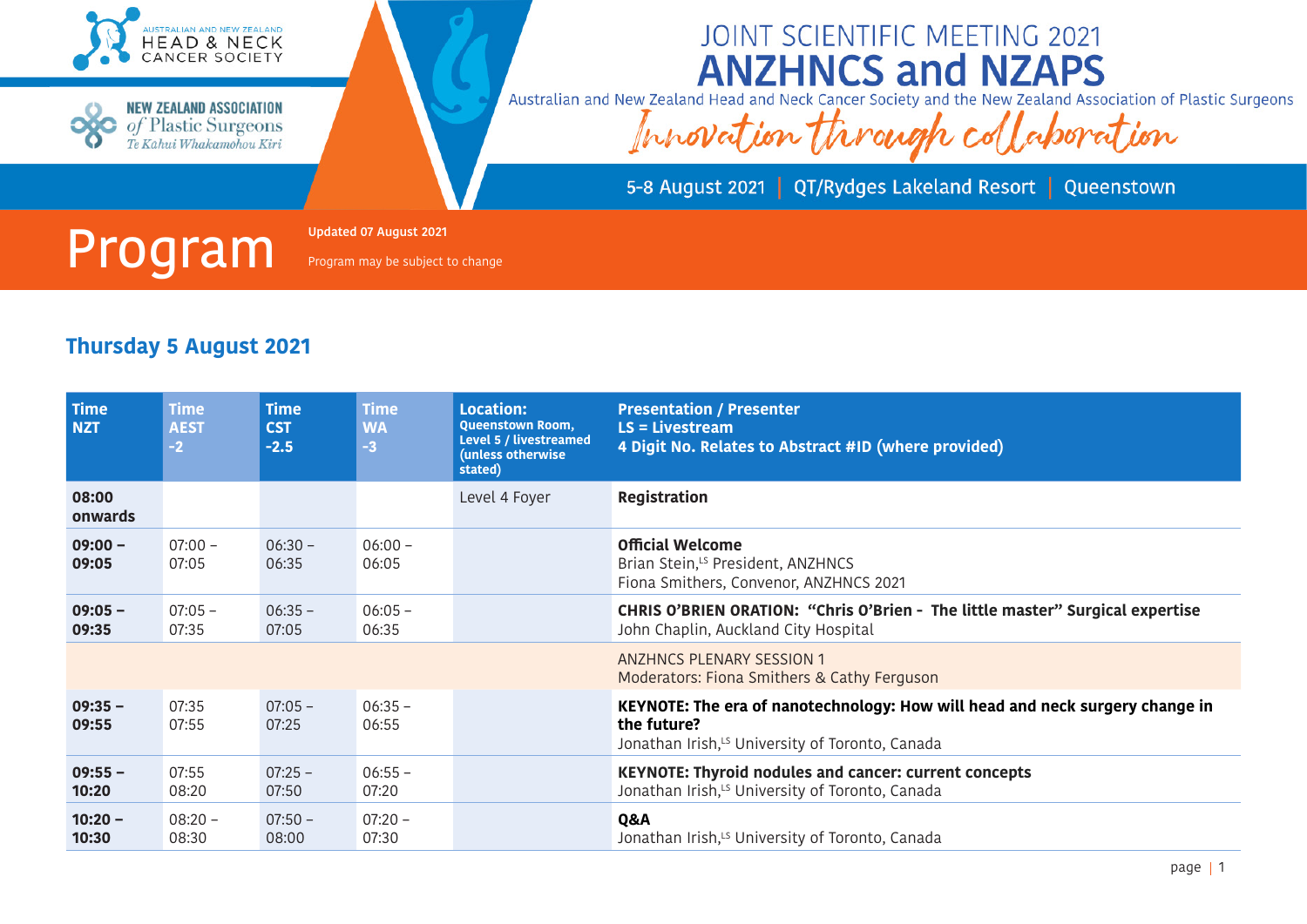| <b>Time</b><br><b>NZT</b> | <b>Time</b><br><b>AEST</b><br>$-2$ | <b>Time</b><br><b>CST</b><br>$-2.5$ | <b>Time</b><br><b>WA</b><br>$-3$ | <b>Location:</b><br><b>Queenstown Room,</b><br>Level 5 / livestreamed<br>(unless otherwise<br>stated) | <b>Presentation / Presenter</b><br>$LS = Livestream$<br>4 Digit No. Relates to Abstract #ID (where provided)                                                       |
|---------------------------|------------------------------------|-------------------------------------|----------------------------------|-------------------------------------------------------------------------------------------------------|--------------------------------------------------------------------------------------------------------------------------------------------------------------------|
| $10:30 -$<br>11:00        | $08:30 -$<br>09:00                 | $08:00 -$<br>08:30                  | $07:30 -$<br>08:00               | Coronet/<br>Remarkables Room<br>Level 4                                                               | <b>Morning Tea Break</b><br>Barista Coffee Sponsored by:<br>SheffMed NZ Ltd                                                                                        |
|                           |                                    |                                     |                                  | Moderators:                                                                                           | <b>ANZHNCS PLENARY SESSION 2</b><br>Moderators: Han Kim & Liv Thompson-Williams                                                                                    |
| $11:00 -$<br>11:20        | $09:00 -$<br>09:20                 | $08:30 -$<br>08:50                  | $08:00 -$<br>08:20               |                                                                                                       | The value of considering functional outcomes in voice and swallowing at the<br>outset of treatment, in the context of the MDT<br>Jacqui Allen, Northshore Hospital |
| $11:20 -$<br>11:40        | $09:20 -$<br>09:40                 | $08:50 -$<br>09:10                  | $08:20 -$<br>08:40               |                                                                                                       | Swallowing and speech outcomes in head and neck cancer - the long game<br>Anna Miles, University of Auckland                                                       |
| $11:40 -$<br>11:50        | $09:40 -$<br>09:50                 | $09:10 -$<br>09:20                  | $08:40 -$<br>08:50               |                                                                                                       | <b>Q&amp;A</b> Jacqui Allen & Anna Miles                                                                                                                           |
| $11:50 -$<br>12.10        | $09:50 -$<br>10:10                 | $09:20 -$<br>09:40                  | $08:50 -$<br>09:10               |                                                                                                       | KEYNOTE: Bringing science from the clinic, to the lab, and back again<br>Randall Kimple, <sup>15</sup> University of Wisconsin                                     |
| $12:10 -$<br>12:30        | $10:10 -$<br>10:30                 | $09:40 -$<br>10:00                  | $09:10 -$<br>09:30               |                                                                                                       | KEYNOTE: Are we ready to de-escalate for HPV+ cancers?<br>Randall Kimple, <sup>15</sup> University of Wisconsin                                                    |
| $12:30 -$<br>12:45        | $10:30 -$<br>10:45                 | $10:00 -$<br>10:15                  | $09:30 -$<br>09:45               |                                                                                                       | <b>Q&amp;A:</b> Randall Kimple, <sup>LS</sup> University of Wisconsin                                                                                              |
| $12:45 -$<br>13:45        | $10:45 -$<br>11:45                 | $10:15 -$<br>11:15                  | $09:45 -$<br>10:45               | Coronet/<br>Remarkables Room<br>Level 4                                                               | <b>Lunch Break</b>                                                                                                                                                 |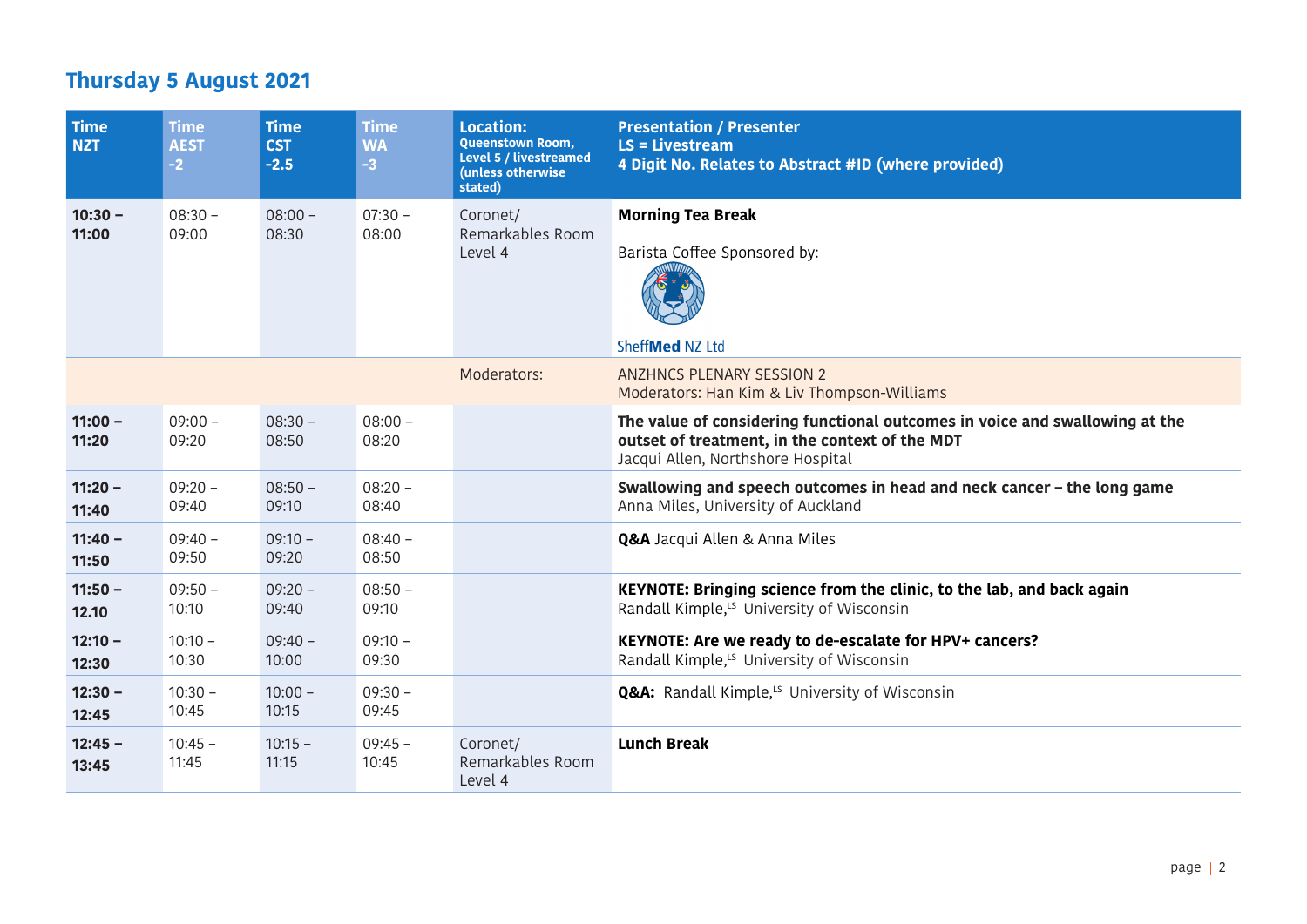| <b>Time</b><br><b>NZT</b> | <b>Time</b><br><b>AEST</b><br>$-2$ | <b>Time</b><br><b>CST</b><br>$-2.5$ | <b>Time</b><br><b>WA</b><br>$-3$ | <b>Location:</b><br><b>Queenstown Room,</b><br>Level 5 / livestreamed<br>(unless otherwise<br>stated) | <b>Presentation / Presenter</b><br>$LS = Livestream$<br>4 Digit No. Relates to Abstract #ID (where provided)                                                                                    |
|---------------------------|------------------------------------|-------------------------------------|----------------------------------|-------------------------------------------------------------------------------------------------------|-------------------------------------------------------------------------------------------------------------------------------------------------------------------------------------------------|
|                           |                                    |                                     |                                  |                                                                                                       | <b>ANZHNCS PLENARY SESSION 3</b><br>Moderators: Jonathan Graham & Cathy Ferguson                                                                                                                |
| $13:45 -$<br>14:05        | $11:45 -$<br>12:05                 | $11:15 -$<br>11:35                  | $10:45 -$<br>11:05               |                                                                                                       | The oral cancer tumour environment<br>Alison Rich, Dunedin School of Medicine                                                                                                                   |
| $14:05 -$<br>14:25        | $12:05 -$<br>12:25                 | $11:35 -$<br>11:55                  | $11:05 -$<br>11:25               |                                                                                                       | KEYNOTE: Immunotherapy in non-melanoma cutaneous cancer<br>Danny Rischin, <sup>15</sup> Peter MacCallum Cancer Centre                                                                           |
| $14:25 -$<br>14:45        | $12:25 -$<br>12:45                 | $11:55 -$<br>12:15                  | $11:25 -$<br>11:45               |                                                                                                       | KEYNOTE: Overview and update on HPV+ oropharynx cancer<br>Danny Rischin, <sup>15</sup> Peter MacCallum Cancer Centre                                                                            |
| $14:45 -$<br>15:05        | $12:45 -$<br>13:05                 | $12:15 -$<br>12:35                  | $11:45 -$<br>12:05               |                                                                                                       | KEYNOTE: Immunotherapy and biomarkers for mucosal SCC<br>Danny Rischin, <sup>15</sup> Peter MacCallum Cancer Centre                                                                             |
| $15:05 -$<br>15:20        | $13:05 -$<br>13:20                 | $12:35 -$<br>12:50                  | $12:05 -$<br>12:20               |                                                                                                       | <b>Q&amp;A:</b> Danny Rischin, <sup>LS</sup> Peter MacCallum Cancer Centre                                                                                                                      |
| $15:20 -$<br>15:40        | $13:20 -$<br>13:40                 | $12:50 -$<br>13:10                  | $12:20 -$<br>12:40               |                                                                                                       | <b>Auckland thyroid FNA audit</b><br>John Chaplin, Auckland City Hospital                                                                                                                       |
| $15:40 -$<br>16:10        | $13:40 -$<br>14:10                 | $13:10 -$<br>13:40                  | $12:40 -$<br>13:10               | Coronet/<br>Remarkables Room<br>Level 4                                                               | <b>Afternoon Tea Break</b>                                                                                                                                                                      |
| $16:10 -$<br>16:15        | $14:10 -$<br>14:15                 | $13:40 -$<br>13:45                  | $13:10 -$<br>13:15               |                                                                                                       | Nadia Rosin, <sup>15</sup> CEO Head and Neck Cancer Australia<br><b>HEAD &amp; NECK CANCER</b><br><b>AUSTRALIA</b><br><b>FORMERLY BEYOND FIVE</b>                                               |
| $16:15 -$<br>16:25        | $14:15 -$<br>14:25                 | $13:45 -$<br>13:55                  | $13:15 -$<br>13:25               |                                                                                                       | Profiling the oral microbiome in novel barrier impaired mouse models of OSCC 1432<br>Charbel Darido, <sup>LS</sup> University of Melbourne, 2020 ANZHNCS Research Foundation Prize<br>Recipient |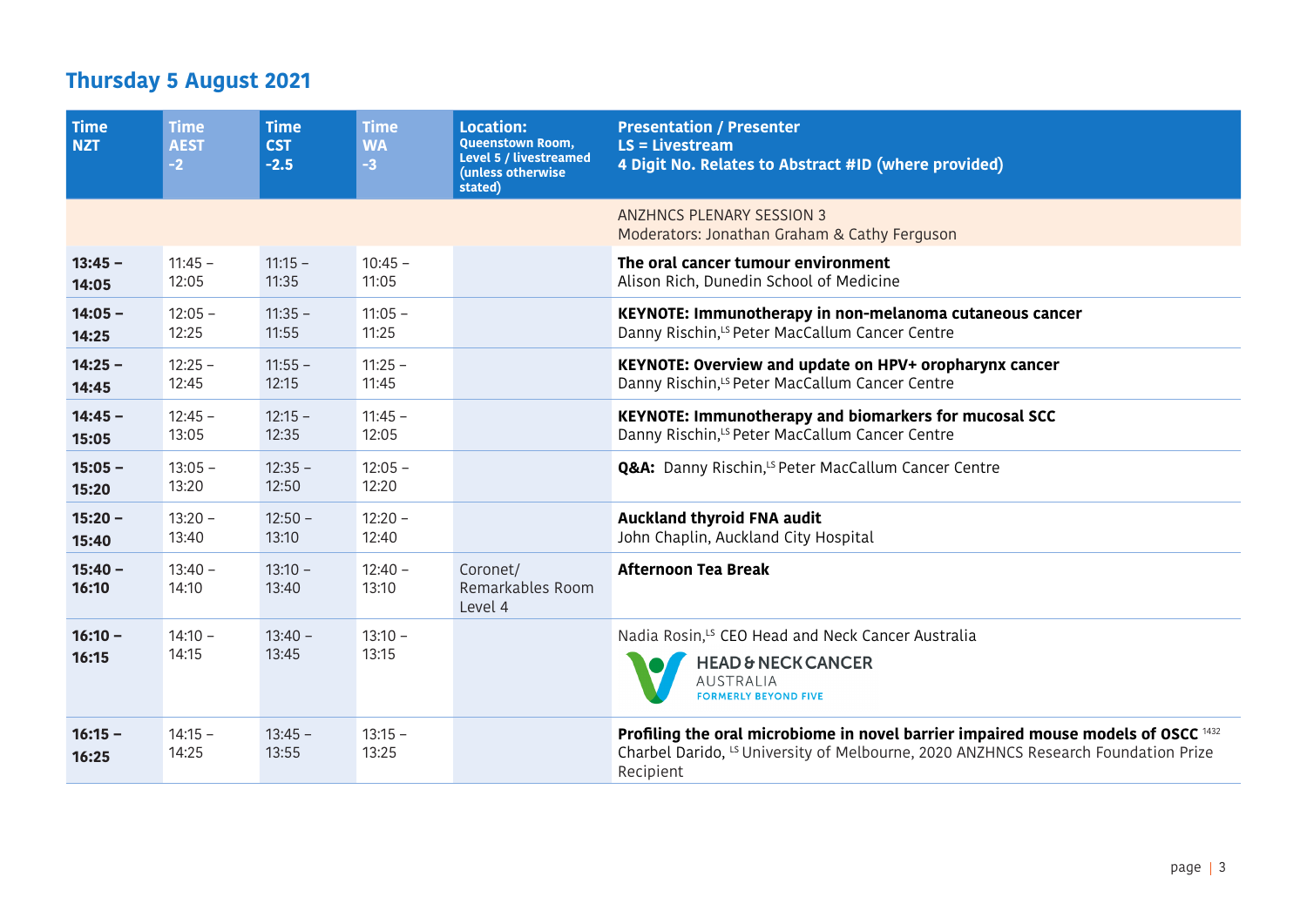| <b>Time</b><br><b>NZT</b> | <b>Time</b><br><b>AEST</b><br>$-2$ | <b>Time</b><br><b>CST</b><br>$-2.5$ | <b>Time</b><br><b>WA</b><br>$-3$ | <b>Location:</b><br>Queenstown Room,<br><b>Level 5 / livestreamed</b><br>(unless otherwise<br>stated) | <b>Presentation / Presenter</b><br>$LS = Livestream$<br>4 Digit No. Relates to Abstract #ID (where provided)                                                                                                                                                                                                                   |
|---------------------------|------------------------------------|-------------------------------------|----------------------------------|-------------------------------------------------------------------------------------------------------|--------------------------------------------------------------------------------------------------------------------------------------------------------------------------------------------------------------------------------------------------------------------------------------------------------------------------------|
| $16:25 -$<br>16:35        | $14:25 -$<br>14:35                 | $13:55 -$<br>14:05                  | $13:25 -$<br>13:35               |                                                                                                       | A comparison of the genomic profiles of young and old patients with oral<br>squamous cell carcinoma demonstrates a higher rate of EGFR copy number<br>variation in younger patients 1435<br>Laveniya Satgunaseelan, <sup>LS</sup> University of Sydney for Ruta Gupta (PI) ANZHNCS Research<br>Foundation Grant Recipient 2019 |
| $16:35 -$<br>16:45        | $14:35 -$<br>16:45                 | $14:05 -$<br>14:15                  | $13:35 -$<br>13:45               |                                                                                                       | A proteomic signature of treatment response in HPV-related oropharyngeal cancer<br>1434<br>Lachlan Cook LS Flinders University for Tami Yap (PI) Herschel Wiesenfeld Grant<br>Recipient 2019                                                                                                                                   |
| $16:45 -$<br>16:55        | $14:45 -$<br>14:55                 | $14:15 -$<br>14:25                  | $13:45 -$<br>13:55               |                                                                                                       | Exploiting 3-D models of salivary gland adenoid cystic carcinoma to discover novel<br>therapies and biological insights 1433<br>Rob Ramsay, <sup>LS</sup> Peter MacCallum Cancer Centre, ANZHNCS Research Foundation Grant<br>Recipient 2019                                                                                   |
| $16:55 -$<br>17:05        | $14:55 -$<br>15:05                 | $14:25 -$<br>14:35                  | $13:55 -$<br>14:05               |                                                                                                       | Application of a clinical framework to map speech pathology service capabilities<br>and potential cost savings to enhance head and neck cancer care in regional areas<br>1358<br>Amy Ashley, <sup>LS</sup> Townsville Hospital                                                                                                 |
| $17:05 -$<br>17:10        | $15:05 -$<br>15:10                 | $14:35 -$<br>14:40                  | $14:05 -$<br>14:10               |                                                                                                       | Therapeutic potential for the treatment of adenoid cystic carcinoma <sup>1386</sup><br>James Nightingale, <sup>LS</sup> Princess Alexandra Hospital for Ben Panizza (PI) 2019 ANZHNCS<br>Research Foundation Grant Recipient                                                                                                   |
| $17:10 -$<br>17:20        | $15:10 -$<br>15:20                 | $14:40 -$<br>14:50                  | $14:10 -$<br>14:20               |                                                                                                       | Outcomes of osseointegrated implants in head and neck cancer patients 1211<br>Darius Khadembaschi, <sup>LS</sup> University of Queensland                                                                                                                                                                                      |
|                           |                                    |                                     |                                  |                                                                                                       | <b>Free Evening</b>                                                                                                                                                                                                                                                                                                            |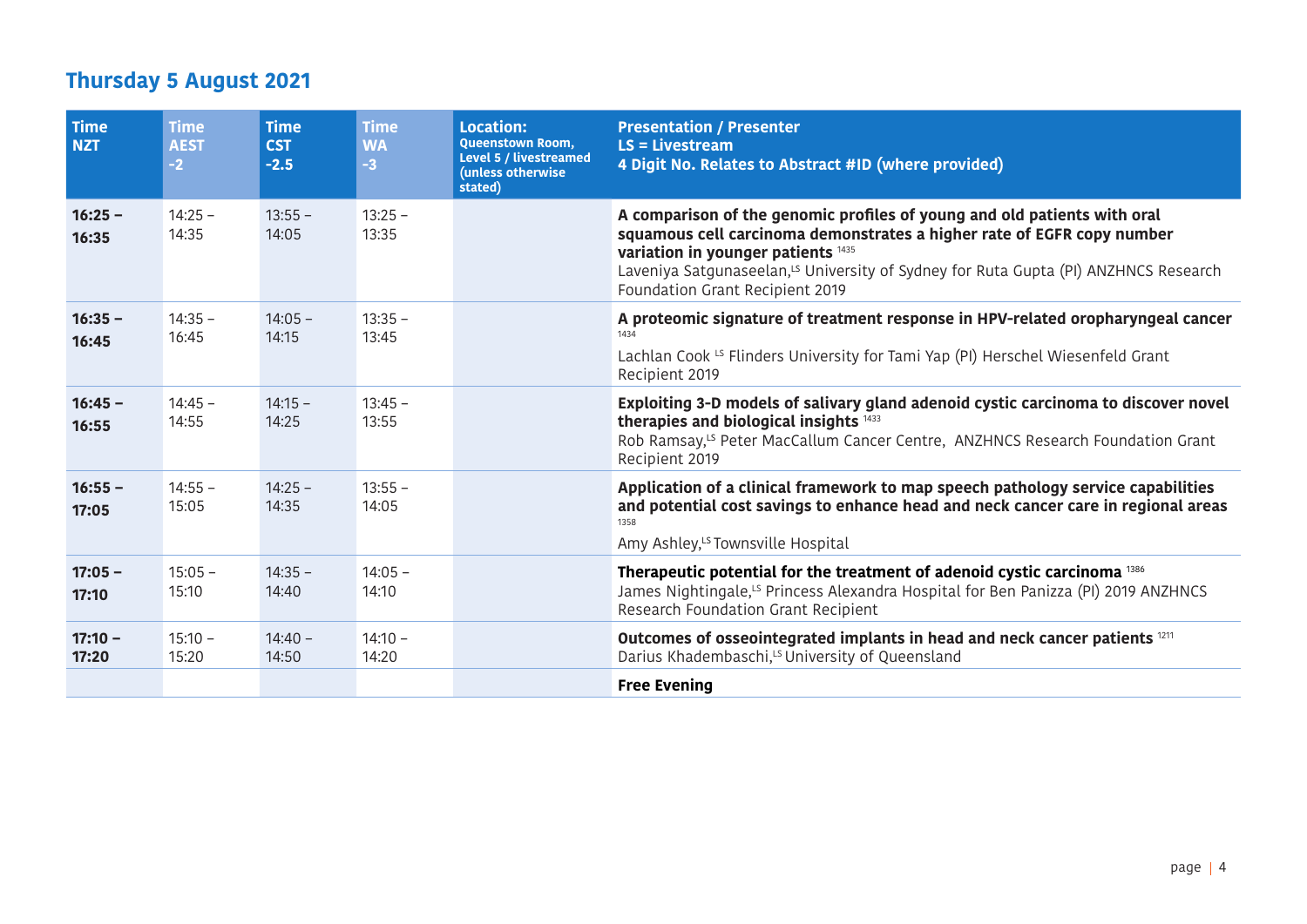| Time<br><b>NZT</b> | <b>Time</b><br><b>AEST</b><br>$-2$ | <b>Time</b><br><b>CST</b><br>$-2.5$ | <b>Time</b><br><b>WA</b><br>$-3$ | <b>Location:</b><br>Queenstown Room,<br><b>Level 5 / livestreamed</b><br>(unless otherwise<br>stated) | <b>Presentation / Presenter</b><br>$LS = Livestream$<br>4 Digit No. Relates to Abstract #ID (where provided)                                                                                                                                                                                         |
|--------------------|------------------------------------|-------------------------------------|----------------------------------|-------------------------------------------------------------------------------------------------------|------------------------------------------------------------------------------------------------------------------------------------------------------------------------------------------------------------------------------------------------------------------------------------------------------|
| 07:00              |                                    |                                     |                                  | Level 4 Foyer                                                                                         | <b>Registration</b>                                                                                                                                                                                                                                                                                  |
| $07:15 -$<br>08:45 | $05:15 -$<br>06:45                 | $04:45 -$<br>06:15                  | $04:15 -$<br>05:45               | Clancy's Room,<br>Level 5<br>(livestreamed but<br>not recorded)                                       | <b>MSD Breakfast:</b><br>Current management of complex stage III & IV melanoma of the head & neck: a live<br>MDM session:<br>John Chaplin - Head & Neck Surgeon<br><b>MSD</b><br>Craig MacKinnon - Plastic & Reconstructive<br>Peppe Sasso - Radiation Oncologist<br>Annie Wong - Medical Oncologist |
|                    |                                    |                                     |                                  |                                                                                                       | ANZHNCS/NZAPS PLENARY SESSION 4<br>Moderators: Fiona Smithers & Chris Adams                                                                                                                                                                                                                          |
| $09:00 -$<br>09:05 | $07:00 -$<br>07:05                 | $06:30 -$<br>06:35                  | $06:00 -$<br>06:05               |                                                                                                       | <b>Welcome to Joint Day</b><br>Chris Adams, NZAPS President<br>Brian Stein, <sup>LS</sup> ANZHNCS President                                                                                                                                                                                          |
| $09:05 -$<br>09:35 | $07:05 -$<br>07:35                 | $06:35 -$<br>07:05                  | $06:05 -$<br>06:35               |                                                                                                       | KEYNOTE: Comprehensive facial reconstruction: microsurgical and non-<br>microsurgical techniques<br>Stefan Hofer, <sup>15</sup> University of Health Network, Toronto<br>Sponsored by:<br>Royal Australasian<br><b>College of Surgeons</b>                                                           |
| $09:35 -$<br>09:55 | $07:35 -$<br>07:55                 | $07:05 -$<br>07:25                  | $06:35 -$<br>06:55               |                                                                                                       | Facial reanimation - My personal approach<br>Swee Tan, Hutt Hospital                                                                                                                                                                                                                                 |
| $09:55 -$<br>10:15 | $07:55 -$<br>08:15                 | $07:25 -$<br>07:45                  | $06:55 -$<br>07:15               |                                                                                                       | Facial nerve rehabilitation following surgical reconstruction<br>Susan Coulson, <sup>LS</sup> University of Sydney                                                                                                                                                                                   |
| $10:15 -$<br>10:35 | $08:15 -$<br>08:35                 | $07:45 -$<br>08:05                  | $07:15 -$<br>07:35               |                                                                                                       | <b>BLINC update</b><br>Shaheen Hasmat, <sup>LS</sup> Chris O'Brien Lifehouse                                                                                                                                                                                                                         |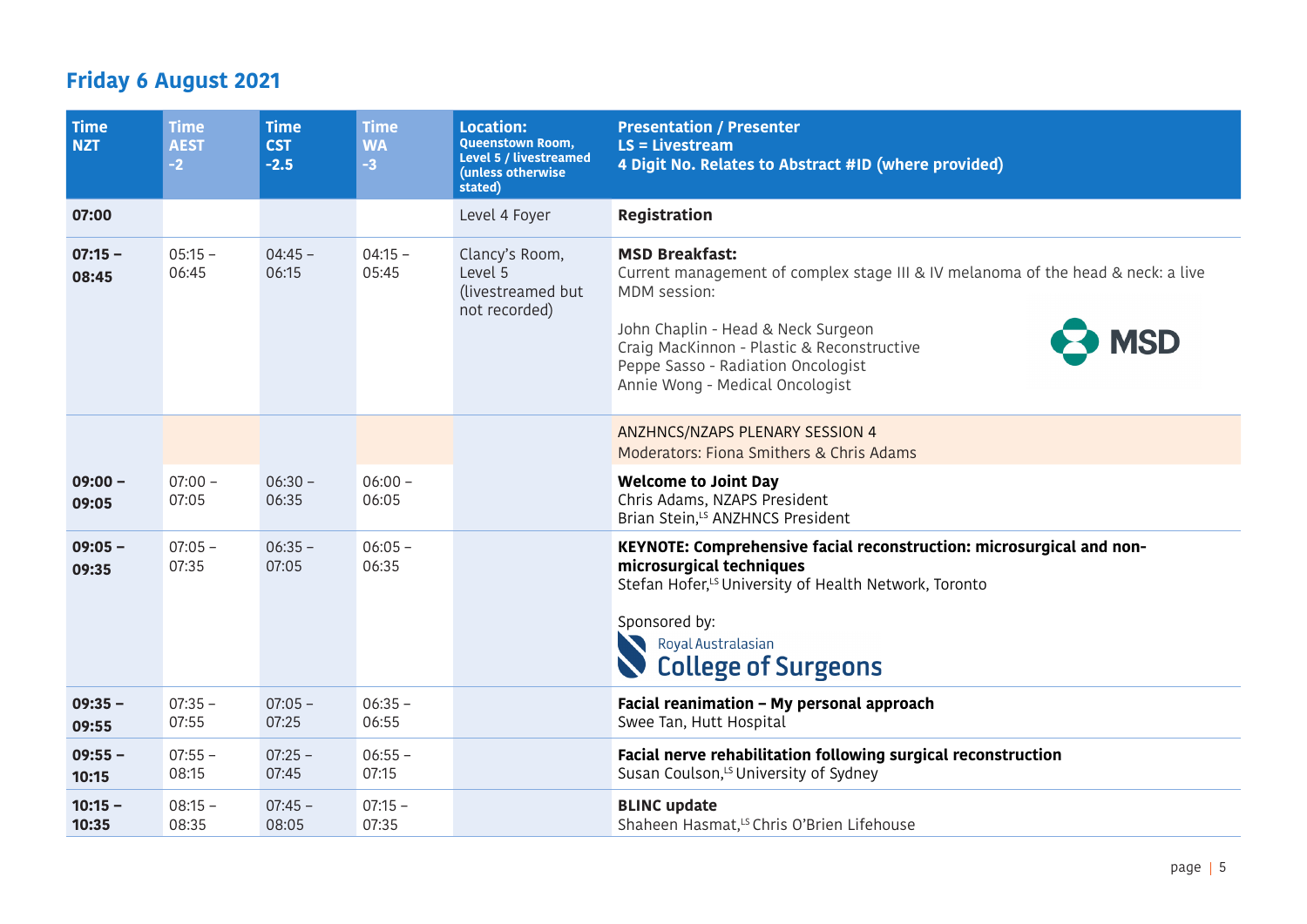| <b>Time</b><br><b>NZT</b> | <b>Time</b><br><b>AEST</b><br>$-2$ | <b>Time</b><br><b>CST</b><br>$-2.5$ | <b>Time</b><br><b>WA</b><br>$-3$ | Location:<br><b>Queenstown Room,</b><br>Level 5 / livestreamed<br>(unless otherwise<br>stated) | <b>Presentation / Presenter</b><br>$LS = Livestream$<br>4 Digit No. Relates to Abstract #ID (where provided)                                                            |
|---------------------------|------------------------------------|-------------------------------------|----------------------------------|------------------------------------------------------------------------------------------------|-------------------------------------------------------------------------------------------------------------------------------------------------------------------------|
| $10:35 -$<br>11:05        | $08:35 -$<br>09:05                 | $08:05 -$<br>08:35                  | $07:35 -$<br>08:05               | Coronet/<br>Remarkables Room<br>Level 4                                                        | <b>Morning Tea Break</b>                                                                                                                                                |
|                           |                                    |                                     |                                  |                                                                                                | ANZHNCS/NZAPS SESSION 5<br>Moderators: Jonathan Graham & Cathy Ferguson                                                                                                 |
| $11:05 -$<br>11:25        | $09:05 -$<br>09:25                 | $08:35 -$<br>08:55                  | $08:05 -$<br>08:25               |                                                                                                | Crossover in head and neck reconstruction<br>Jon Mathy, University of Auckland School of Medicine                                                                       |
| $11:25 -$<br>11:45        | $09:25 -$<br>09:45                 | $08:55 -$<br>09:15                  | $08:25 -$<br>08:45               |                                                                                                | Virtual surgical planning<br>David Leinkram, <sup>LS</sup> Chris O'Brien Lifehouse                                                                                      |
| $11:45 -$<br>12:05        | $09:45 -$<br>10:05                 | $09:15 -$<br>09:35                  | $08:45 -$<br>09:05               |                                                                                                | "I'd love to have some teeth!": The role of the prosthodontist in post-surgical<br>reconstruction<br>Andrew Cautley, Specialist Prosthodontist, Nelson                  |
| $12:05 -$<br>12:15        | $10:05 -$<br>10:15                 | $09:35 -$<br>09:45                  | $09:05 -$<br>09:15               |                                                                                                | Effect of introduction of surgeon-performed ultrasound to a head and neck<br>surgical oncology clinic 1228<br>Matthew Kwok, <sup>LS</sup> Peter MacCallum Cancer Centre |
| $12:15 -$<br>12:25        | $10:15 -$<br>10:25                 | $09:45 -$<br>09:55                  | $09:15 -$<br>09:25               |                                                                                                | Proteomic analysis of HPV-positive oropharyngeal cancer: Predicting who won't<br>respond <sup>1246.</sup><br>Christopher Jackson, <sup>15</sup> Queensland Health       |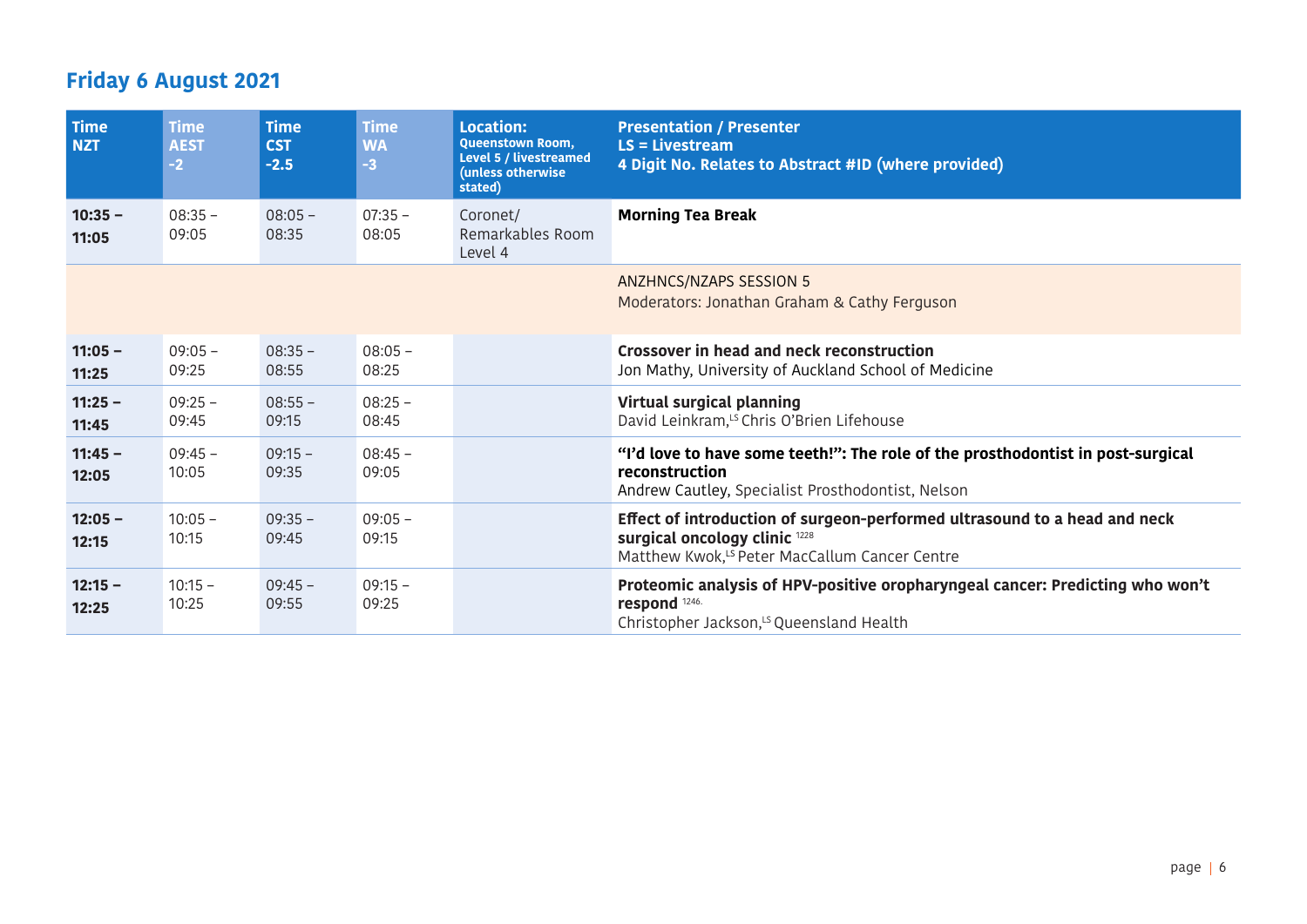| $12:25 -$<br>13:25        | $10:25 -$<br>11:25                 | $09:55 -$<br>10:55                  | $09:25 -$<br>10:25               | Coronet/<br>Remarkables Room<br>Level 4                                                        | <b>Lunch Break</b>                                                                                                                                                |
|---------------------------|------------------------------------|-------------------------------------|----------------------------------|------------------------------------------------------------------------------------------------|-------------------------------------------------------------------------------------------------------------------------------------------------------------------|
| <b>Time</b><br><b>NZT</b> | <b>Time</b><br><b>AEST</b><br>$-2$ | <b>Time</b><br><b>CST</b><br>$-2.5$ | <b>Time</b><br><b>WA</b><br>$-3$ | <b>Location:</b><br>Queenstown Room,<br>Level 5 / livestreamed<br>(unless otherwise<br>stated) | <b>Presentation / Presenter</b><br>$LS = Livestream$<br>4 Digit No. Relates to Abstract #ID (where provided)                                                      |
|                           |                                    |                                     |                                  |                                                                                                | ANZHNCS/NZAPS PLENARY SESSION 6<br>Moderators: Han Kim & Will McMillan                                                                                            |
| $13:25 -$<br>14:10        | $11:25 -$<br>12:10                 | $10:55 -$<br>11:40                  | $10:25 -$<br>11:10               |                                                                                                | KEYNOTE: The tsunami after the earthquake: The effects of Covid-19 on cancer<br>services in Canada<br>Jonathan Irish, <sup>LS</sup> University of Toronto         |
| $14:10 -$<br>14:35        | $12:10 -$<br>12:35                 | $11:40 -$<br>12:05                  | $11:10 -$<br>11:35               |                                                                                                | KEYNOTE: Using performance data to improve cancer care: The Ontario Cancer Care<br>experience<br>Jonathan Irish, <sup>15</sup> University of Toronto              |
| $14:35 -$<br>14:45        | $12:35 -$<br>12:45                 | $12:05 -$<br>12:15                  | $11:35 -$<br>11:45               |                                                                                                | <b>Q&amp;A:</b><br>Jonathan Irish, <sup>LS</sup> University of Toronto                                                                                            |
| $14:45 -$<br>15:05        | $12:45 -$<br>13:05                 | $12:15 -$<br>12:35                  | $11:45 -$<br>12:05               |                                                                                                | KEYNOTE: Early melanoma: Surgical and medical management in the modern era<br>Inês Silva, <sup>LS</sup> Melanoma Institute Australia and The University of Sydney |
| $15:05 -$<br>15:25        | $13:05 -$<br>13:25                 | $12:35 -$<br>12:55                  | $12:05 -$<br>12:25               |                                                                                                | KEYNOTE: Advanced melanoma: What surgeons should know<br>Inês Silva, <sup>LS</sup> Melanoma Institute Australia and The University of Sydney                      |
| $15:25 -$<br>15:45        | $13:25 -$<br>13:45                 | $12:55 -$<br>13:15                  | $12:25 -$<br>12:45               |                                                                                                | <b>KEYNOTE: Current Management of complex skin cancer</b><br>Inês Silva, <sup>LS</sup> Melanoma Institute Australia and The University of Sydney                  |
| $15:45 -$<br>15:55        | $13:45 -$<br>13:55                 | $13:15 -$<br>13:25                  | $12:45 -$<br>12:55               |                                                                                                | <b>Q&amp;A:</b><br>Inês Silva, <sup>LS</sup> Melanoma Institute Australia and The University of Sydney                                                            |
| $15:55 -$<br>16:25        | $13:55 -$<br>14:25                 | $13:25 -$<br>13:55                  | $12:55 -$<br>13:25               | Coronet/<br>Remarkables Room<br>Level 4                                                        | <b>Afternoon Tea Break</b>                                                                                                                                        |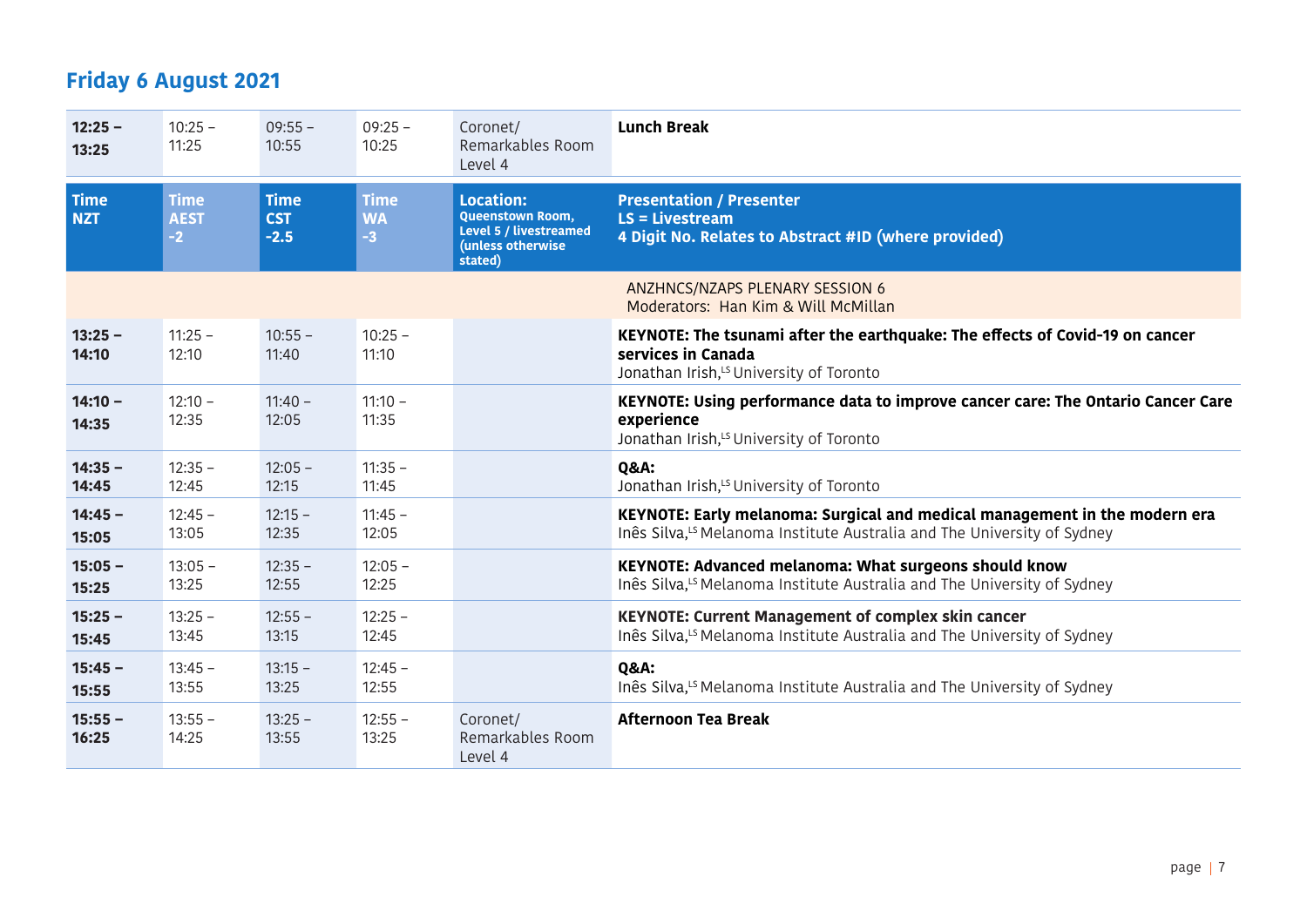| <b>Time</b><br><b>NZT</b> | <b>Time</b><br><b>AEST</b><br>$-2$ | <b>Time</b><br><b>CST</b><br>$-2.5$ | <b>Time</b><br><b>WA</b><br>$-3$ | <b>Location:</b><br><b>Queenstown Room,</b><br><b>Level 5 / livestreamed</b><br>(unless otherwise<br>stated) | <b>Presentation / Presenter</b><br>$LS = Livestream$<br>4 Digit No. Relates to Abstract #ID (where provided)                                                                                                                                                  |
|---------------------------|------------------------------------|-------------------------------------|----------------------------------|--------------------------------------------------------------------------------------------------------------|---------------------------------------------------------------------------------------------------------------------------------------------------------------------------------------------------------------------------------------------------------------|
|                           |                                    |                                     |                                  |                                                                                                              | ANZHNCS FREE PAPERS SESSION 7<br>Moderators: Liv Thompson-Williams & Dylan James                                                                                                                                                                              |
| $16:25 -$<br>16:35        | $14:25 -$<br>14:35                 | $13:55 -$<br>14:05                  | $13:25 -$<br>13:35               |                                                                                                              | Presence of transcription factors involved in pluripotency in head and neck<br>mucoepidermoid carcinoma <sup>1378</sup><br>Umaima Khatoon, Gillies McIndoe Research Institute 2020 Head & Neck Foundation<br>Aotearoa Grant Recipient                         |
| $16:35 -$<br>16:45        | $14:35 -$<br>14:45                 | $14:05 -$<br>14:15                  | $13:35 -$<br>13:45               |                                                                                                              | Evaluation of a streamlined head and neck service from conception to delivery of<br>service with enhanced recovery regimes: a 12 months experience in Waikato 1380<br>Eric Tan, Waikato DHB                                                                   |
| $16:45 -$<br>16:55        | $14:45 -$<br>14:55                 | $14:15 -$<br>14:25                  | $13:45 -$<br>13:55               |                                                                                                              | Osteointegrated implants for prosthetic based ear/eye reconstruction: a 15 years<br>case series at Waikato DHB 1385<br>Luxi Sun, Waikato DHB                                                                                                                  |
| $16:55 -$<br>17:05        | $14:55 -$<br>15:05                 | $14:25 -$<br>14:35                  | $13:55 -$<br>14:05               |                                                                                                              | Return to work after trans-oral robotic surgery for oropharyngeal SCC <sup>1418</sup><br>Lorne Green, <sup>15</sup> Peter MacCallum Cancer Centre                                                                                                             |
| $17:05 -$<br>17:15        | $15:05 -$<br>15:15                 | $14:35 -$<br>14:45                  | $14:05 -$<br>14:15               |                                                                                                              | Comparison study of dysphagia at 12 months following transoral robotic surgery<br>and definitive chemo-radiation for oropharyngeal squamous cell carcinoma <sup>1224</sup><br>Emma Charters, <sup>LS</sup> Chris O'Brien Lifehouse                            |
| $17:15 -$<br>17:25        | $15:15 -$<br>15:25                 | $14:45 -$<br>14:55                  | $14:15 -$<br>14:25               |                                                                                                              | Expression of Cathepsins B, D and G in metastatic head and neck cutaneous<br>squamous cell carcinoma <sup>1431</sup><br>Felix Humphries, Gillies McIndoe Research Institute, for Helen Brasch (PI) 2019<br><b>ANZHNCS Research Foundation Grant Recipient</b> |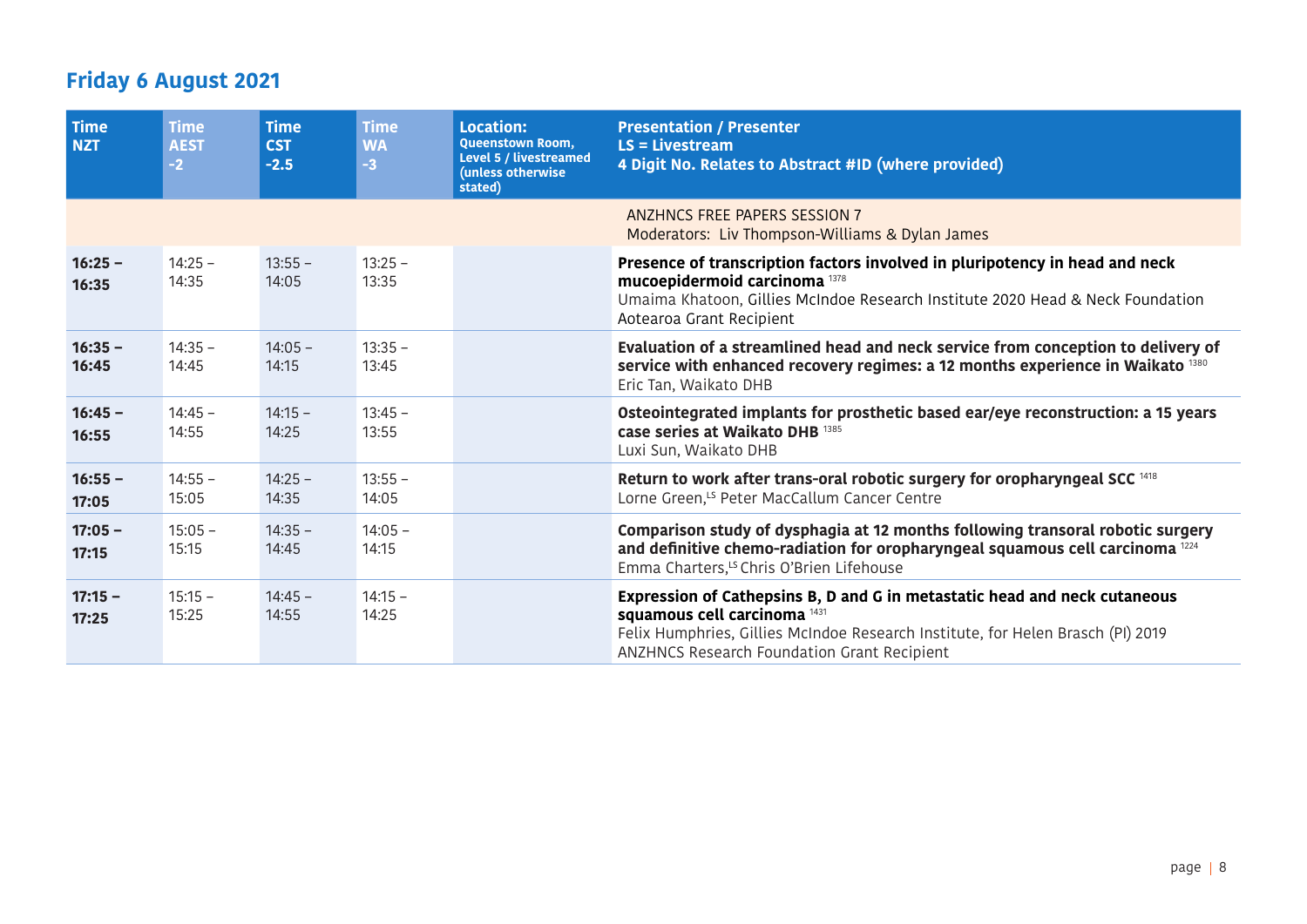| <b>Time</b><br><b>NZT</b> | <b>Time</b><br><b>AEST</b><br>$-2$ | <b>Time</b><br><b>CST</b><br>$-2.5$ | <b>Time</b><br><b>WA</b><br>$-3$ | <b>Location:</b><br><b>Queenstown Room,</b><br>Level 5 / livestreamed<br>(unless otherwise<br>stated) | <b>Presentation / Presenter</b><br>$LS = Livestream$<br>4 Digit No. Relates to Abstract #ID (where provided)                                                                                           |
|---------------------------|------------------------------------|-------------------------------------|----------------------------------|-------------------------------------------------------------------------------------------------------|--------------------------------------------------------------------------------------------------------------------------------------------------------------------------------------------------------|
| $17:25 -$<br>17:35        | $15:25 -$<br>15:35                 | $14:55 -$<br>15:05                  | $14:25 -$<br>14:35               |                                                                                                       | An ex vivo examination of oral cancer-derived exosomes 1362<br>Mohammad Aziz, University of Otago, for Benedict Seo (PI) 2020 Head & Neck<br>Foundation Aotearoa Grant Recipient                       |
| $17:35 -$<br>17:45        | $15:35 -$<br>15:45                 | $15:05 -$<br>15:15                  | $14:35 -$<br>14:45               |                                                                                                       | Nutritional status and skeletal muscle status in patients with head and neck<br>cancer: Impact on outcomes and implications for practice 1396<br>Merran Findlay, <sup>15</sup> Chris O'Brien Lifehouse |
|                           |                                    |                                     |                                  |                                                                                                       | Judges retire for deliberation                                                                                                                                                                         |
| $17:45 -$<br>17:55        | $15:45 -$<br>15:55                 | $15:15 -$<br>15:25                  | $14:45 -$<br>14:55               |                                                                                                       | Review of patient perceptions and accessibility using telehealth consultations in<br>an outpatient head and neck cancer setting 1424<br>Kaman Dhillon, <sup>15</sup> Peter MacCullum Cancer Centre     |
| $17:55 -$<br>18:10        | $15:55 -$<br>16:10                 | $15:25 -$<br>15:40                  | $14:55 -$<br>15:10               |                                                                                                       | <b>Presentation of ANZHNCS Prizes</b><br>Announcement of 2022 ANZHNCS & NZAPS Meetings<br>ANZHNCS Prizes sponsored by:<br>Sohnson Sohnson DEVICES                                                      |
| $18:10 -$<br>19:40        |                                    |                                     |                                  |                                                                                                       | <b>Welcome Function and Poster Viewing</b><br>Poster Kiosks sponsored by:<br>SANOFI GENZYME<br>stryker                                                                                                 |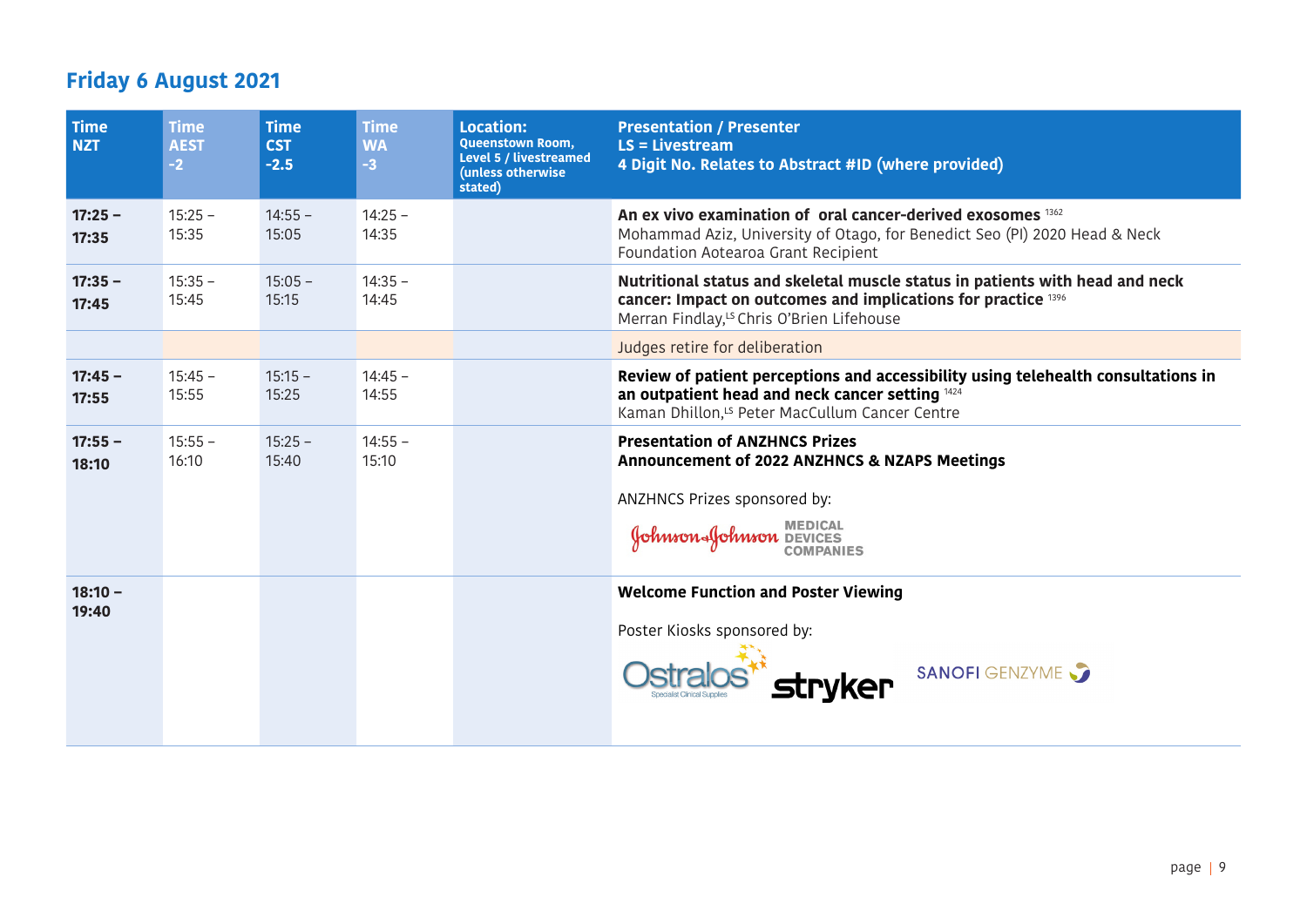## **Saturday 7 August 2021**

| Time<br><b>NZT</b>      | <b>Time</b><br><b>AEST</b><br>$-2$ | <b>Time</b><br><b>CST</b><br>$-2.5$ | <b>Time</b><br><b>WA</b><br>$-3$ | <b>Location:</b><br><b>Queenstown Room,</b><br>Level 5 / livestreamed<br>(unless otherwise<br>stated) | <b>Presentation / Presenter</b><br>$LS = Livestream$<br>4 Digit No. Relates to Abstract #ID (where provided)                                                                                                                        |
|-------------------------|------------------------------------|-------------------------------------|----------------------------------|-------------------------------------------------------------------------------------------------------|-------------------------------------------------------------------------------------------------------------------------------------------------------------------------------------------------------------------------------------|
| 08:00<br><b>Onwards</b> |                                    |                                     |                                  | Level 4, Foyer Area                                                                                   | Registration                                                                                                                                                                                                                        |
|                         |                                    |                                     |                                  |                                                                                                       | NZAPS PLENARY SESSION 8 Breast Reconstruction<br>Moderators: Sandhya Deo & Jonathan Wheeler                                                                                                                                         |
| $08:30 -$<br>08:55      | $06:30 -$<br>06:55                 | $06:00 -$<br>06:25                  | $05:30 -$<br>05:55               |                                                                                                       | KEYNOTE: Aesthetic breast reconstruction with autologous tissue free flaps<br>Stefan Hofer, <sup>LS</sup> University of Health Network, Toronto                                                                                     |
| $08:55 -$<br>09:20      | $06:55 -$<br>07:20                 | $06:25 -$<br>06:50                  | $05:55 -$<br>06:20               |                                                                                                       | KEYNOTE: Implant-based breast reconstruction: Change of practice over the past 5<br>years<br>Stefan Hofer, <sup>LS</sup> University of Health Network, Toronto<br>Sponsored by:<br>Royal Australasian<br><b>College of Surgeons</b> |
| $09:20 -$<br>09:30      | $07:20 -$<br>07:30                 | $06:50 -$<br>07:00                  | $06:20 -$<br>06:30               |                                                                                                       | Q&A: Stefan Hofer                                                                                                                                                                                                                   |
| $09:30 -$<br>09:50      | $07:30 -$<br>07:50                 | $07:00 -$<br>07:20                  | $06:30 -$<br>06:50               |                                                                                                       | The free abdominoplasty flap in breast reconstruction -<br>the untold story 1236<br>Richard Hamilton, <sup>15</sup> Hamilton House Plastic Surgery                                                                                  |
| $09:50 -$<br>10:00      | $07:50 -$<br>08:00                 | $07:20 -$<br>07:30                  | $06:50 -$<br>07:00               |                                                                                                       | Questions / Discussion                                                                                                                                                                                                              |
| $10:00 -$<br>10:30      | $08:00 -$<br>08:30                 | $07:30 -$<br>08:00                  | $07:00 -$<br>07:30               | Coronet/<br>Remarkables Room<br>Level 4                                                               | <b>Morning Tea Break</b><br>Barista Coffee Sponsored by:<br>SheffMed NZ Ltd                                                                                                                                                         |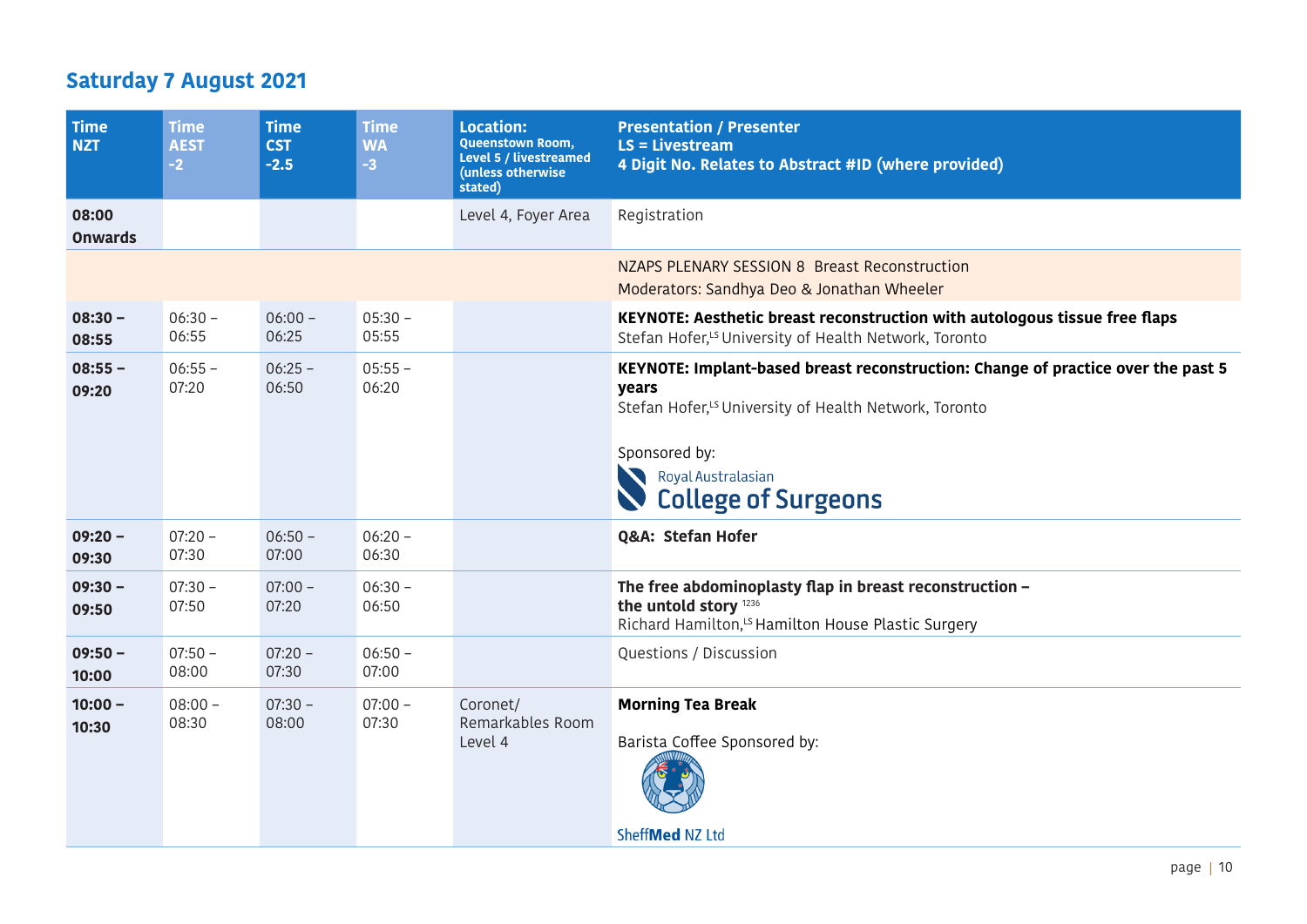## **Saturday 7 August 2021**

| <b>Time</b><br><b>NZT</b> | <b>Time</b><br><b>AEST</b><br>$-2$ | <b>Time</b><br><b>CST</b><br>$-2.5$ | <b>Time</b><br><b>WA</b><br>$-3$ | <b>Location:</b><br><b>Queenstown Room,</b><br><b>Level 5 / livestreamed</b><br>(unless otherwise<br>stated) | <b>Presentation / Presenter</b><br>$LS = Livestream$<br>4 Digit No. Relates to Abstract #ID (where provided)                                       |
|---------------------------|------------------------------------|-------------------------------------|----------------------------------|--------------------------------------------------------------------------------------------------------------|----------------------------------------------------------------------------------------------------------------------------------------------------|
|                           |                                    |                                     |                                  |                                                                                                              | NZAPS PLENARY SESSION 9 Microsurgery<br>Moderators: Chris Adams & Michelle Locke                                                                   |
| $10:30 -$<br>10:45        | $08:30 -$<br>08:45                 | $08:00 -$<br>08:15                  | $07:30 -$<br>07:45               |                                                                                                              | KEYNOTE: Microsurgery 101: Making microsurgery simple and successful<br>Stefan Hofer, <sup>LS</sup> University Health Network, Toronto             |
| $10:45 -$<br>11:45        | $08:45 -$<br>09:45                 | $08:15 -$<br>09:15                  | $07:45 -$<br>08:45               |                                                                                                              | Panel: Complications in microsurgery and how I manage them<br>Stefan Hofer, <sup>15</sup> , Swee Tan, Jon Mathy <sup>15</sup> , David Morgan Jones |
|                           |                                    |                                     |                                  |                                                                                                              | <b>NZAPS PLENARY SESSION 10</b><br>Chairperson: Chris Adams                                                                                        |
| $11:45 -$<br>12:15        | $09:45 -$<br>10:15                 | $09:15 -$<br>09:45                  | $08:45 -$<br>09:15               |                                                                                                              | <b>RACS President's Oration</b><br>Sally Langley, President, Royal Australasian College of Surgeons                                                |
| $12:15 -$<br>13:15        | $10:15 -$<br>11:15                 | $09:45 -$<br>10:45                  | $09:15 -$<br>10:15               | Coronet/<br>Remarkables Room<br>Level 4                                                                      | <b>Lunch Break</b>                                                                                                                                 |
|                           |                                    |                                     |                                  |                                                                                                              | NZAPS RESEARCH SESSION 11 General Plastic Surgery<br>Moderators: Swee Tan & Kirk Williams                                                          |
| $13:15 -$<br>13:45        | $11:15 -$<br>11:45                 | $10:45 -$<br>11:15                  | $10:15 -$<br>10:45               |                                                                                                              | Reflections on 30 years of practice in New Zealand 1203<br>David Glasson, Plastic Surgery Specialists                                              |
| $13:45 -$<br>14:45        | $11:45 -$<br>12:45                 | $11:15 -$<br>12:15                  | $10:45 -$<br>11:45               |                                                                                                              | <b>Burnout in plastic surgeons</b><br>Dan Kennedy, <sup>LS</sup> Australasian Society of Plastic Surgeons                                          |
| $14:45 -$<br>15:15        | $12:45 -$<br>13:15                 | $12:15 -$<br>12:45                  | $11:45 -$<br>12:15               | Coronet/<br>Remarkables Room<br>Level 4                                                                      | <b>Afternoon Tea Break</b>                                                                                                                         |
| $15:15 -$<br>17:00        |                                    |                                     |                                  | Clancy's Room Level<br>5<br>(not livestreamed or<br>recorded)                                                | <b>NZAPS AGM</b><br>Open to NZAPS members only                                                                                                     |
| $19:00 -$<br>till late    |                                    |                                     |                                  | 8 Duke Street,<br>Queenstown CBD                                                                             | Conference Dinner<br><b>Jervois Steak House</b><br>page $ 11 $                                                                                     |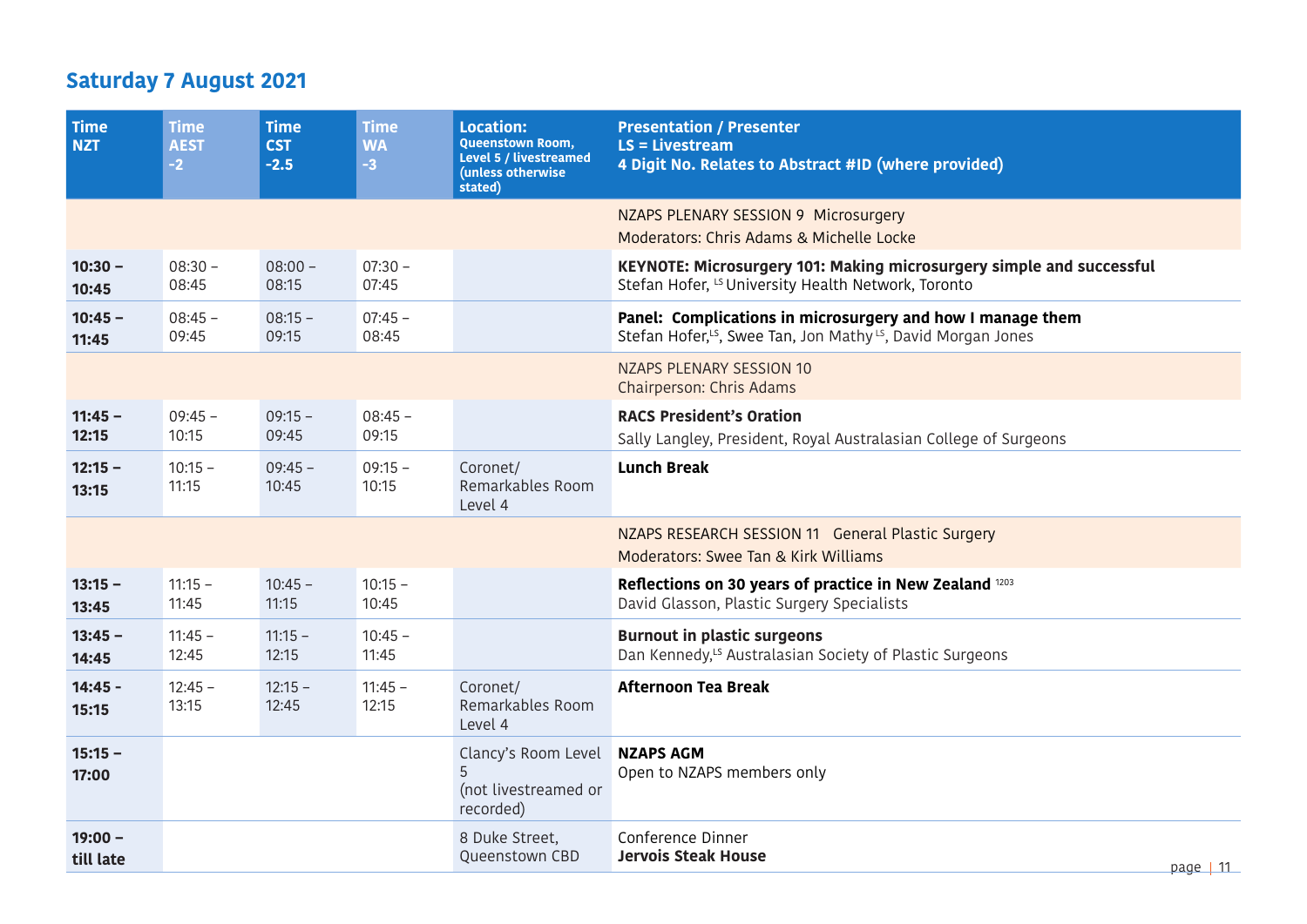## **Sunday 8 August 2021**

| <b>Time</b><br><b>NZT</b> | <b>Time</b><br><b>AEST</b><br>$-2$ | <b>Time</b><br><b>CST</b><br>$-2.5$ | <b>Time</b><br><b>WA</b><br>$-3$ | <b>Location:</b><br><b>Queenstown Room,</b><br>Level 5 / livestreamed<br>(unless otherwise<br>stated) | <b>Presentation / Presenter</b><br>$LS = Livestream$<br>4 Digit No. Relates to Abstract #ID (where provided)                                                                    |
|---------------------------|------------------------------------|-------------------------------------|----------------------------------|-------------------------------------------------------------------------------------------------------|---------------------------------------------------------------------------------------------------------------------------------------------------------------------------------|
|                           |                                    |                                     |                                  |                                                                                                       | NZAPS RESEARCH SESSION 12<br>Moderators: Arthur Yang and Justin Parr                                                                                                            |
| $09:00 -$<br>09:20        | $07:00 -$<br>07:20                 | $06:30 -$<br>06:50                  | $06:00 -$<br>06:20               |                                                                                                       | How and where to get your work published<br>Stefan Hofer, <sup>LS</sup> University Health Network, Toronto<br>Sponsored by:<br>Royal Australasian<br><b>College of Surgeons</b> |
|                           |                                    |                                     |                                  |                                                                                                       | <b>Research Presentations</b>                                                                                                                                                   |
| $09:20 -$<br>09:30        | $07:20 -$<br>07:30                 | $06:50 -$<br>07:00                  | $06:20 -$<br>06:30               |                                                                                                       | A review of locoregional reconstructive options for cutaneous periauricular<br>defects in the era of microsurgery 1399<br>Daniel Lake, <sup>LS</sup> Greenslopes Hospital       |
| $09:30 -$<br>09:40        | $07:30 -$<br>07:40                 | $07:00 -$<br>07:10                  | $06:30 -$<br>06:40               |                                                                                                       | Case series: Immediate targeted muscle reinnervation in two quadruple amputees<br>1239<br>Emma-Leigh Rudduck, <sup>LS</sup> Alfred Health                                       |
| $09:40 -$<br>09:50        | $07:40 -$<br>07:50                 | $07:10 -$<br>07:20                  | $06:40 -$<br>06:50               |                                                                                                       | White Island burn distribution patterns 1214<br>Febe Minogue, Christchurch Hospital                                                                                             |
| $09:50 -$<br>10:00        | $07:50 -$<br>08:00                 | $07:20 -$<br>07:30                  | $06:50 -$<br>07:00               |                                                                                                       | Spring-assisted cranioplasty for sagittal craniosynostosis - Our 10 year experience<br>1348<br>Fangbo (Bobby) Lin, Middlemore Hospital                                          |
| $10:00 -$<br>10:10        | $08:00 -$<br>08:10                 | $07:30 -$<br>07:40                  | $07:00 -$<br>07:10               |                                                                                                       | Finishing the job: review of techniques for revision and refinement in head and<br>neck reconstruction 1335<br>Caitlyn Withers, <sup>15</sup> Queensland Health                 |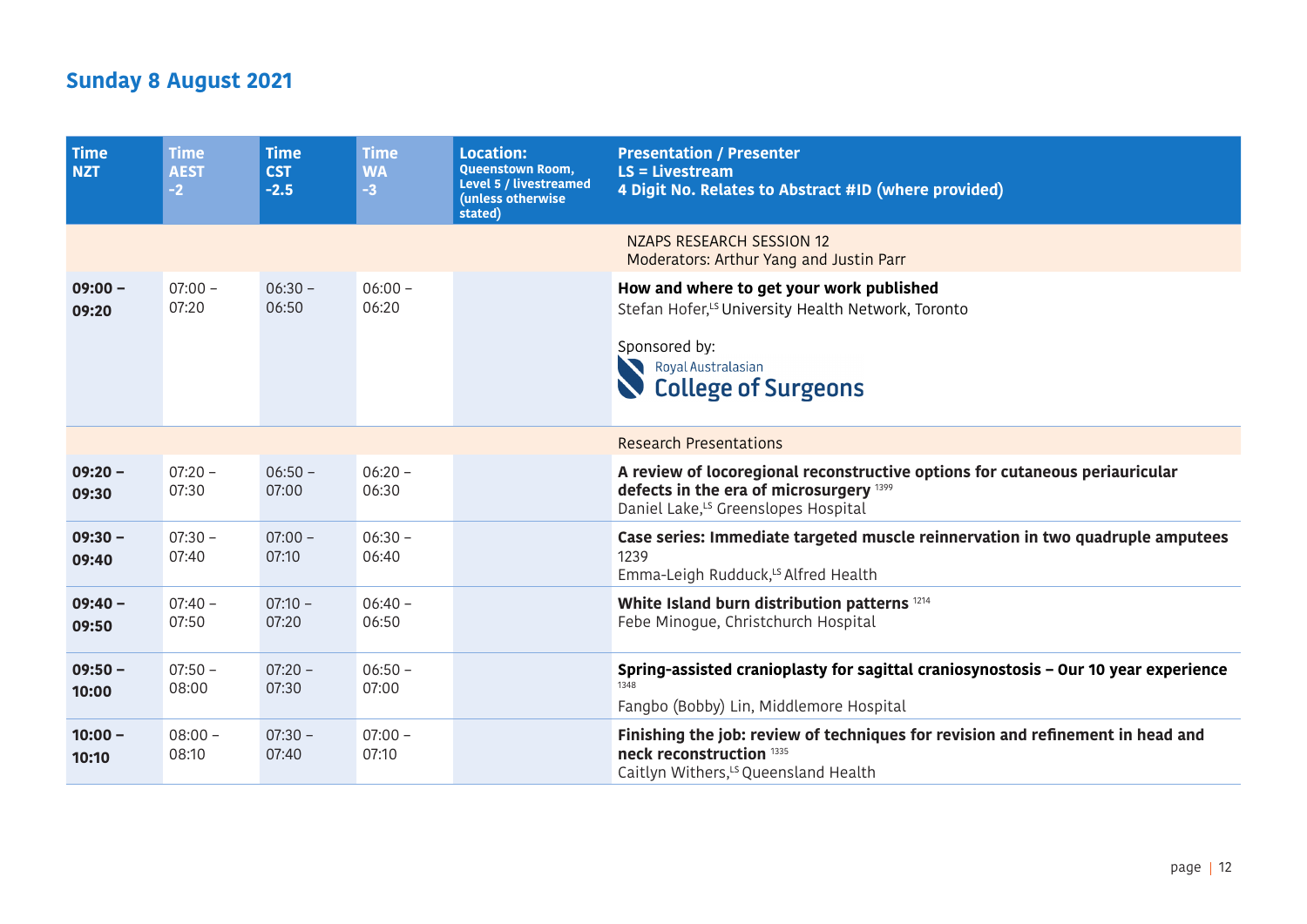## **Sunday 8 August 2021**

| Time<br><b>NZT</b> | <b>Time</b><br><b>AEST</b><br>$-2$ | <b>Time</b><br><b>CST</b><br>$-2.5$ | <b>Time</b><br><b>WA</b><br>$-3$ | <b>Location:</b><br><b>Queenstown Room,</b><br>Level 5 / livestreamed<br>(unless otherwise<br>stated) | <b>Presentation / Presenter</b><br>$LS = Livestream$<br>4 Digit No. Relates to Abstract #ID (where provided)                                                               |
|--------------------|------------------------------------|-------------------------------------|----------------------------------|-------------------------------------------------------------------------------------------------------|----------------------------------------------------------------------------------------------------------------------------------------------------------------------------|
| $10:10 -$<br>10:20 | $08:10 -$<br>08:20                 | $07:40 -$<br>07:50                  | $07:10 -$<br>07:20               |                                                                                                       | Highlighting the value a breast reconstruction clinical nurse specialist brings to a<br>plastic surgery unit 1368<br>Jessica Papali'i-Curtin, Hutt Hospital                |
| $10:20 -$<br>10:50 | $08:20 -$<br>08:50                 | $07:50 -$<br>08:20                  | $07:20 -$<br>07:50               | Coronet/<br>Remarkables Room<br>Level 4                                                               | <b>Morning Tea Break</b>                                                                                                                                                   |
|                    |                                    |                                     |                                  |                                                                                                       | NZAPS RESEARCH SESSION 13<br>Moderators: Michelle Locke & Justin Parr                                                                                                      |
| $10:50 -$<br>11:05 | $08:50 -$<br>09:05                 | $08:20 -$<br>08:35                  | $07:50 -$<br>08:05               |                                                                                                       | <b>Finding a Mentor and Being a Mentee</b><br>Michelle Locke, CMDHB and University of Auckland                                                                             |
| $11:05 -$<br>11:15 | $09:05 -$<br>09:15                 | $08:35 -$<br>08:45                  | $08:05 -$<br>08:15               |                                                                                                       | Indocyanine green fluoroscopy in free flap surgery: a single surgeon's experience<br>in Waikato 1395<br>Luxi Sun, Waikato DHB                                              |
| $11:15 -$<br>11:25 | $09:15 -$<br>09:25                 | $08:45 -$<br>08:55                  | $08:15 -$<br>08:25               |                                                                                                       | Extended use of antimicrobial silver dressings: An in vitro health economics study<br>1387<br>Andrew May, <sup>15</sup> University of South Australia                      |
| $11:25 -$<br>11:35 | $09:25 -$<br>09:35                 | $08:55 -$<br>09:05                  | $08:25 -$<br>08:35               |                                                                                                       | Streamlined plastic allocation of resources and tactics against Covid19<br>(SpartanCov19): a Waikato DHB experience 1390<br>Yang Gao, for YinQian (Jason) Low, Waikato DHB |
| $11:35 -$<br>11:45 | $09:35 -$<br>09:45                 | $09:05 -$<br>09:15                  | $08:35 -$<br>08:45               |                                                                                                       | The effects of COVID-19 in plastic surgery emergencies: What have we learned? 1367<br>Robert Phan, <sup>LS</sup> Western Health                                            |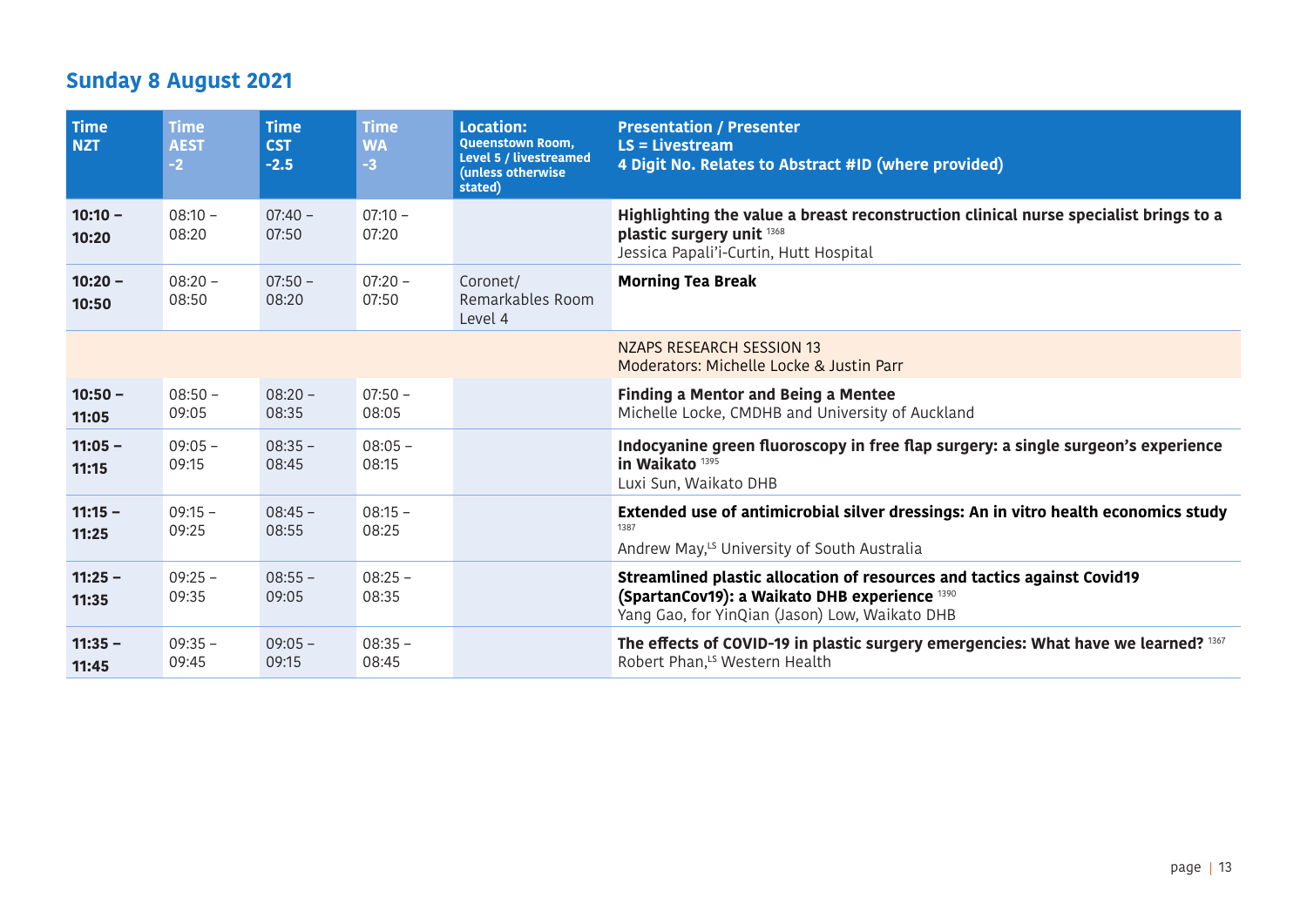## **Sunday 8 August 2021**

| <b>Time</b><br><b>NZT</b> | <b>Time</b><br><b>AEST</b><br>$-2$ | <b>Time</b><br><b>CST</b><br>$-2.5$ | <b>Time</b><br><b>WA</b><br>$-3$ | <b>Location:</b><br><b>Queenstown Room,</b><br>Level 5 / livestreamed<br>(unless otherwise<br>stated) | <b>Presentation / Presenter</b><br>$LS = Livestream$<br>4 Digit No. Relates to Abstract #ID (where provided)                                                   |
|---------------------------|------------------------------------|-------------------------------------|----------------------------------|-------------------------------------------------------------------------------------------------------|----------------------------------------------------------------------------------------------------------------------------------------------------------------|
| $11:45 -$<br>11:55        | $09:45 -$<br>09:55                 | $09:15 -$<br>09:25                  | $08:45 -$<br>08:55               |                                                                                                       | Does a same day 'See and Treat' clinic improve skin cancer excision rates? 1413<br>Hyok Jun Kwon, Hutt Valley DHB                                              |
| $11:55 -$<br>12:05        | $09:55 -$<br>10:05                 | $09:25 -$<br>09:35                  | $08:55 -$<br>09:05               |                                                                                                       | When pre-operative imaging fails to identify the sentinel lymph node(s) $1338$<br>Sonya Cameron, Southern District Health Board                                |
| $12:05 -$<br>12:15        | $10:05 -$<br>10:15                 | $09:35 -$<br>09:45                  | $09:05 -$<br>09:15               |                                                                                                       | The Whakaari/ White Island eruption 2019: The impact on doctors 1373<br>Raz Di Bartolo Waikato Hospital                                                        |
|                           |                                    |                                     |                                  |                                                                                                       | Judges retire for deliberation                                                                                                                                 |
| $12:15 -$<br>12:25        | $10:15 -$<br>10:25                 | $09:45 -$<br>09:55                  | $09:15 -$<br>09:25               |                                                                                                       | The history of breast implants: from lipoma to silicone and everything in between<br>1425<br>Fraser Donaldson, <sup>15</sup> Royal Brisbane & Women's Hospital |
| $12:25 -$<br>12:35        | $10:25 -$<br>10:35                 | $09:55 -$<br>10:05                  | $09:25 -$<br>09:35               |                                                                                                       | Presentation of NZAPS registrar prizes and close of conference<br>NZAPS prizes sponsored by:<br><b>Medtronic</b>                                               |
| $12:35 -$<br>13:35        |                                    |                                     |                                  | Coronet/<br>Remarkables Room<br>Level 4                                                               | <b>Closing Lunch</b>                                                                                                                                           |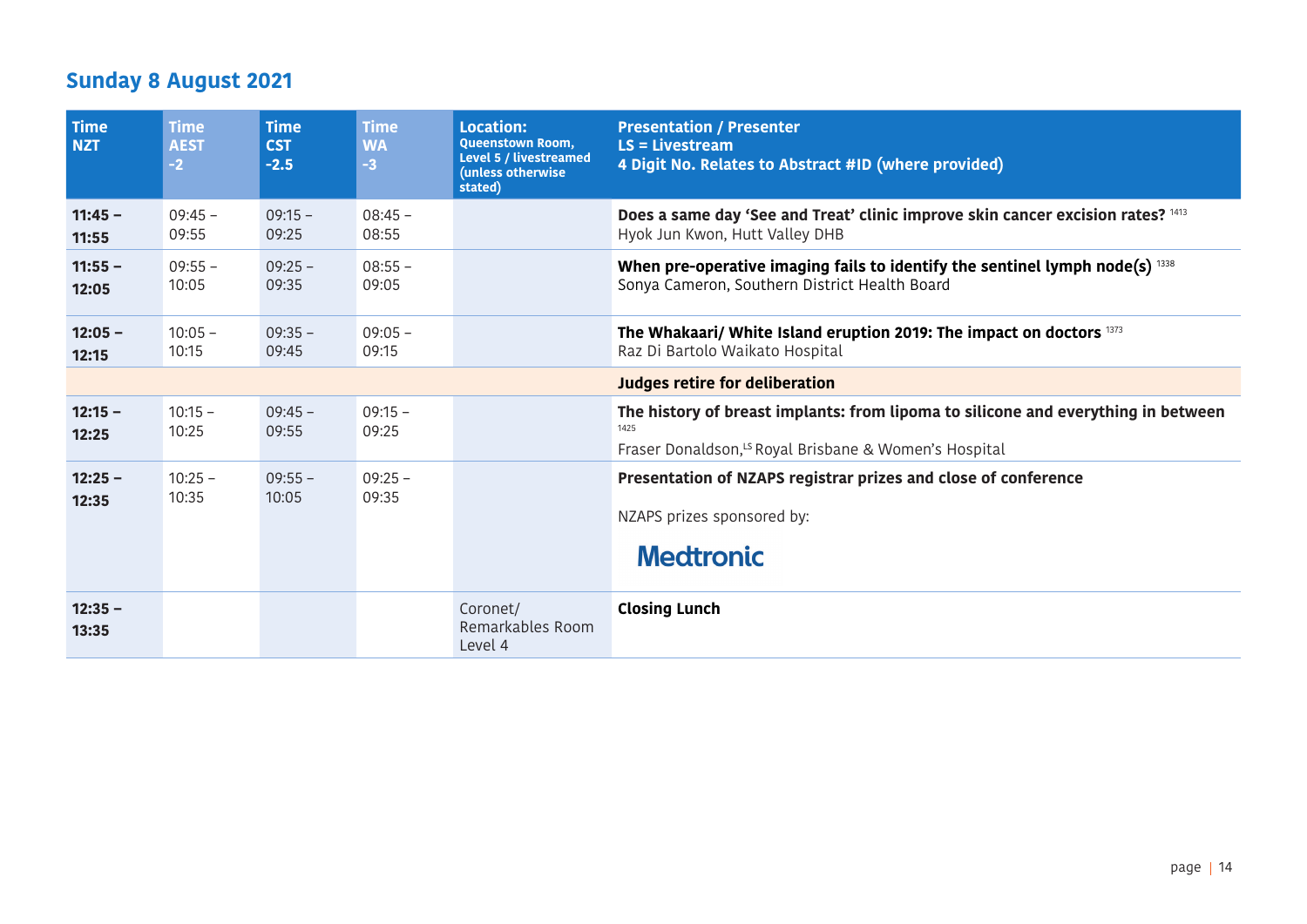# Electronic Posters



E-Posters sponsored by: **Ostralos<sup>\*\*</sup> Stryker** SANOFI GENZYME

| <b>Poster Display Index</b><br>Displayed online via the livestream dashboard and in the Trade Exhibition area, Coronet/Remarkables Room Level 4 |                                                                                                                                                                                            |                            |  |  |
|-------------------------------------------------------------------------------------------------------------------------------------------------|--------------------------------------------------------------------------------------------------------------------------------------------------------------------------------------------|----------------------------|--|--|
| $\blacksquare$                                                                                                                                  |                                                                                                                                                                                            | <b>Presenting Author</b>   |  |  |
| 1216                                                                                                                                            | Quality measures in cervical lymphadenectomy for cutaneous malignancy, eleven years of experience                                                                                          | <b>Fouad Nahab</b>         |  |  |
| 1217                                                                                                                                            | Fibreoptic endoscopic evaluation of swallow in transoral robotic surgery (TORS): An examination of the acute post-operative period for oropharyngeal squamous cell<br>carcinoma            | <b>Emma Charters</b>       |  |  |
| 1223                                                                                                                                            | Systematic review and meta analysis of the impact of dosimetry to dysphagia and aspiration related structures                                                                              | <b>Emma Charters</b>       |  |  |
| 1229                                                                                                                                            | Lateral temporal boner resections - Radiological diagnostic accuracy and prognostic indicators                                                                                             | <b>Matthew Kwok</b>        |  |  |
| 1232                                                                                                                                            | Primary amyloidosis of the epiglottis - Case report and review of the literature                                                                                                           | <b>Matthew Kwok</b>        |  |  |
| 1235                                                                                                                                            | An alternative therapy on the rise: colloidal silver and its implications for skin cancer treatment                                                                                        | <b>Caitlyn Withers</b>     |  |  |
| 1237                                                                                                                                            | Exploring the application of machine learning to predict cancer-specific survival in head and neck cancer patients using manually curated datasets                                         | Damian Kotevski            |  |  |
| 1247                                                                                                                                            | The safety of erythropoietin stimulating agents during active treatment of head and neck squamous cell carcinoma: a literature review                                                      | <b>Megan-Lee Rogers</b>    |  |  |
| 1324                                                                                                                                            | Sentinel lymph node biopsy for squamous cell carcinoma of the lip: a review of current evidence                                                                                            | <b>Harrison Theile</b>     |  |  |
| 1333                                                                                                                                            | Staples versus sutures: which is superior for closure of scalp wounds?                                                                                                                     | <b>Harrison Theile</b>     |  |  |
| 1342                                                                                                                                            | Impacts to swallowing associated with the mandibular lingual release approach (MLRA) in the context of oral/oropharyngeal cancer: A scoping review                                         | Nicola Hardingham          |  |  |
| 1345                                                                                                                                            | Phase 3 KEYNOTE-630 study of adjuvant pembrolizumab versus placebo in patients with high-risk locally advanced cutaneous squamous cell carcinoma                                           | <b>Jenny Lee</b>           |  |  |
| 1346                                                                                                                                            | Head and neck lymphoedema and dysphagia following chemoradiotherapy for head and neck cancer: A 12 month longitudinal investigation                                                        | <b>Claire Jeans</b>        |  |  |
| 1349                                                                                                                                            | High-resolution pharyngeal manometry analysis identifies specific biomechanical patterns in patients with dysphagia following head and neck cancer treatment                               | Mistyka Schar              |  |  |
| 1351                                                                                                                                            | The perils of Cansema                                                                                                                                                                      | <b>Caitlin O'Hare</b>      |  |  |
| 1352                                                                                                                                            | Recurrence, metastatic rates and possible role for sentinel lymph node biopsy in cutaneous scalp SCC: a five year retrospective study in Waikato, New Zealand                              | Yang Gao                   |  |  |
| 1353                                                                                                                                            | Pilomatrix carcinoma: An increasingly reported rare tumour. A case report and review of the literature                                                                                     | <b>Isobel Yeap</b>         |  |  |
| 1354                                                                                                                                            | Benign subcutaneous emphysema of the upper limb: A case report and literature review                                                                                                       | <b>Isobel Yeap</b>         |  |  |
| 1355                                                                                                                                            | Primary analysis of Phase 2 results for cemiplimab in patients (pts) with locally advanced basal cell carcinoma (laBCC) who progress on or are intolerant to hedgehog<br>inhibitors (HHIs) | <b>Alexander Stratigos</b> |  |  |
| 1364                                                                                                                                            | Computed tomography (CT)-defined sarcopenia assessment in patients with head and neck cancer who are overweight or obese: A comparison of two methods                                      | <b>Belinda Vangelov</b>    |  |  |
| 1369                                                                                                                                            | Microvascular reconstruction of head and neck defects in the elderly                                                                                                                       | <b>James Every</b>         |  |  |